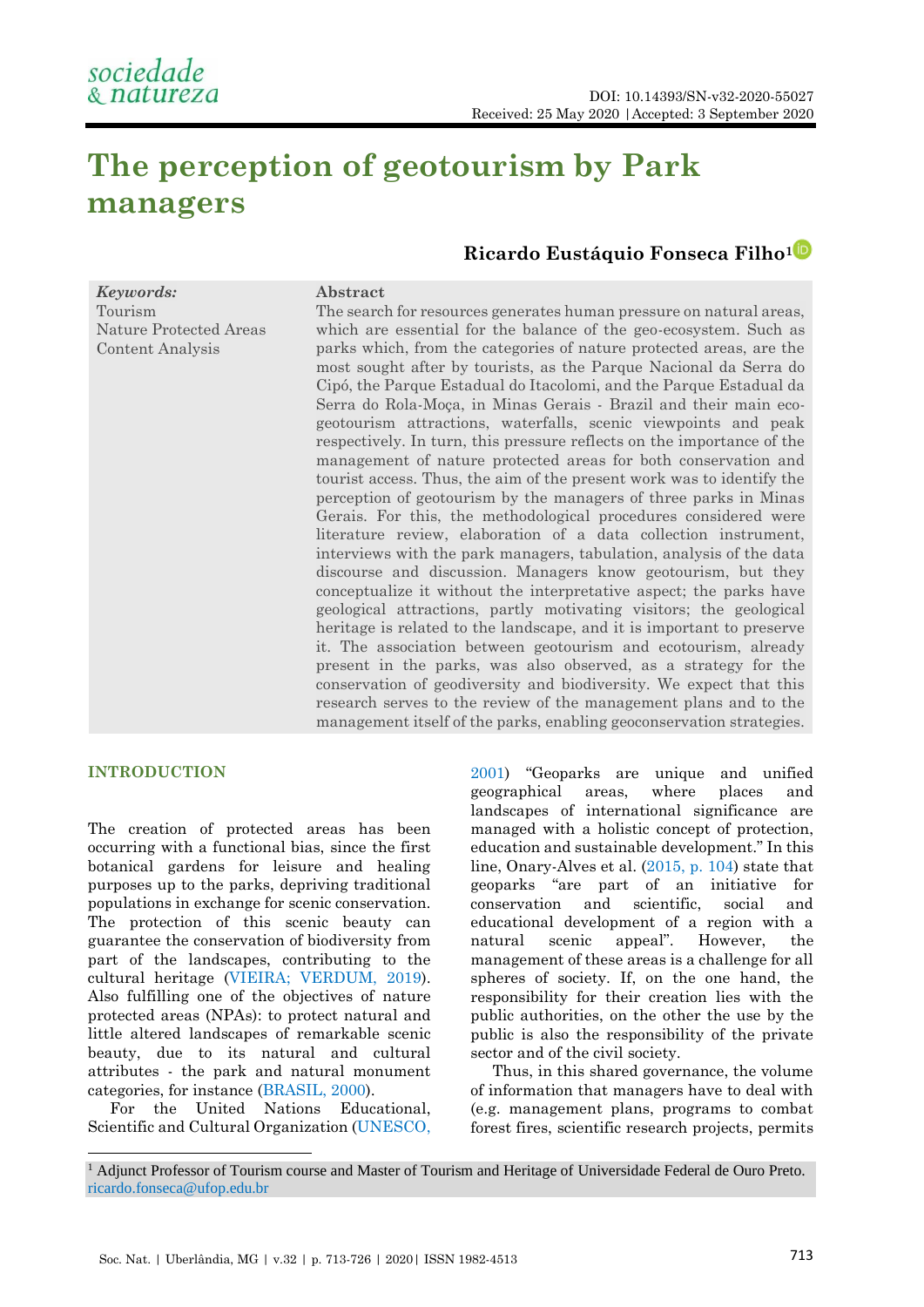FONSECA FILHO The perception of geotourism by Park managers

for paving and mineral exploitation, among others), added to the administrative routine (e.g. visitor control) is a threat, but also an opportunity.

One example is geotourism. Notably, research in this interdisciplinary area of knowledge (Earth Sciences and Applied Social Sciences) has been increasing, and NPAs especially parks and natural monuments - have been objects of study, valuing the "unknown" geodiversity. Although present in most of the conventional Brazilian attractions [\(MANTESSO-NETO et al., 2012\)](#page-12-1), as a geotourism attraction, complementary to the "known" biodiversity, in turn as an ecotourism attraction. As for geodiversity, for Gray [\(2004\)](#page-11-0) it is the "variety of environments, phenomena and active processes of geological character, generators of landscapes, rocks, minerals, fossils, soils and other superficial deposits that constitute the basis for life on Earth".

Most of these geotourism studies focus on the inventory and valuation of the offer of those designated as "Geosites", followed (not necessarily in this order) by management of geoparks [\(MEDEIROS; GOMES;](#page-12-2)  [NASCIMENTO, 2015\)](#page-12-2), geotourism demand, epistemology of geotourism [\(BENTO; FARIAS;](#page-10-1)  [NASCIMENTO, 2020;](#page-10-1) [PEREIRA, 2017\)](#page-13-2). Regarding the Quadrilátero Ferrífero, about one quarter of the surveys in the region are related to geotourism, demonstrating the importance of studies related to its management in NPAs.

In this sense, we sought to identify the perception of geotourism by the managers of three parks in Minas Gerais (MG), located in important geological areas of Brazil, namely: Parque Estadual do Itacolomi (PEIT), Parque Estadual da Serra do Rola-Moça (PESRM) and Parque Nacional da Serra do Cipó (PNSC).

# *Theoretical Reference*

The Federal Constitution [\(BRASIL, 1988\)](#page-10-2) highlights, in Article 225, the co-responsibility in managing the environment: "everyone has the right to an ecologically balanced environment, an asset of common use by the people and essential to a healthy quality of life, being imposed on the Federal Government and on the public itself the duty to defend and preserve it for present and future generations ". In the case of NPAs, it is ratified by Art. 2 of the Law of the National System of Nature Protected Areas - SNUC (in Portuguese, Sistema Nacional de Unidades de Conservação) [\(BRASIL, 2000\)](#page-10-0) which considers them as:

territorial space and its environmental resources, including jurisdictional waters,

with relevant natural characteristics, legally instituted by the Government, with conservation objectives and defined limits, under a special administration regime, to which adequate protection guarantees apply.

However, what has been observed are several hindrances, especially related to participatory management: land issues, lack of human resources, forest fires, etc. [\(MMA, 2004\)](#page-12-3). Regarding the park category, Art. 11 of the SNUC clarifies its basic objective:

the preservation of natural ecosystems of great ecological relevance and scenic beauty, enabling scientific research and the development of activities of environmental education and interpretation, of recreation in contact with nature and ecological tourism [\(BRASIL, 2000\)](#page-10-0).

The management of NPAs has been the subject of several studies (CARRERAS; [DRUGUET, 1999;](#page-10-3) EAGLES; MCCOOL; [HAYNES, 2002;](#page-11-1) [CROFTS; GORDON, 2015;](#page-10-4) [MEDEIROS; GOMES; NASCIMENTO, 2015;](#page-12-2) [PELIZZARO et al., 2015\)](#page-12-4). Not limited only to the administration area, as it involves various aspects, such as the three main fronts, according to the management plan methodology: abiotic, biotic and socioeconomic resources. However, at the very beginning of the protection of natural areas, from the botanical gardens in China, to the Yellowstone Park model in the United States of America, there has been a "biocentric orientation" [\(MEIRA; NASCIMENTO; SILVA,](#page-12-5)  [2018\)](#page-12-5).

Despite the Letter of Digne, France, which, just before Rio-92, established the rights to the Memory of the Earth. According to Munhoz and Lobo [\(2018, p. 28\)](#page-12-6) "a large part of the elements of geodiversity are supported by the Brazilian legislation", but there is no specific law, which may generate differences in interpretation and, consequently, in geoconservation. For Sharples [\(2002\)](#page-13-3) geoconservation seeks to preserve the natural diversity of the substrate (geological processes), shapes (geomorphological processes) and soil (pedological processes), via their natural processes.

Perception, in turn, involves characteristics such as information, knowledge, social representation, among others. In other words, the relationship between the human being and the environment, bringing to light the "environmental perception", that is, "nature is what we observe through the perception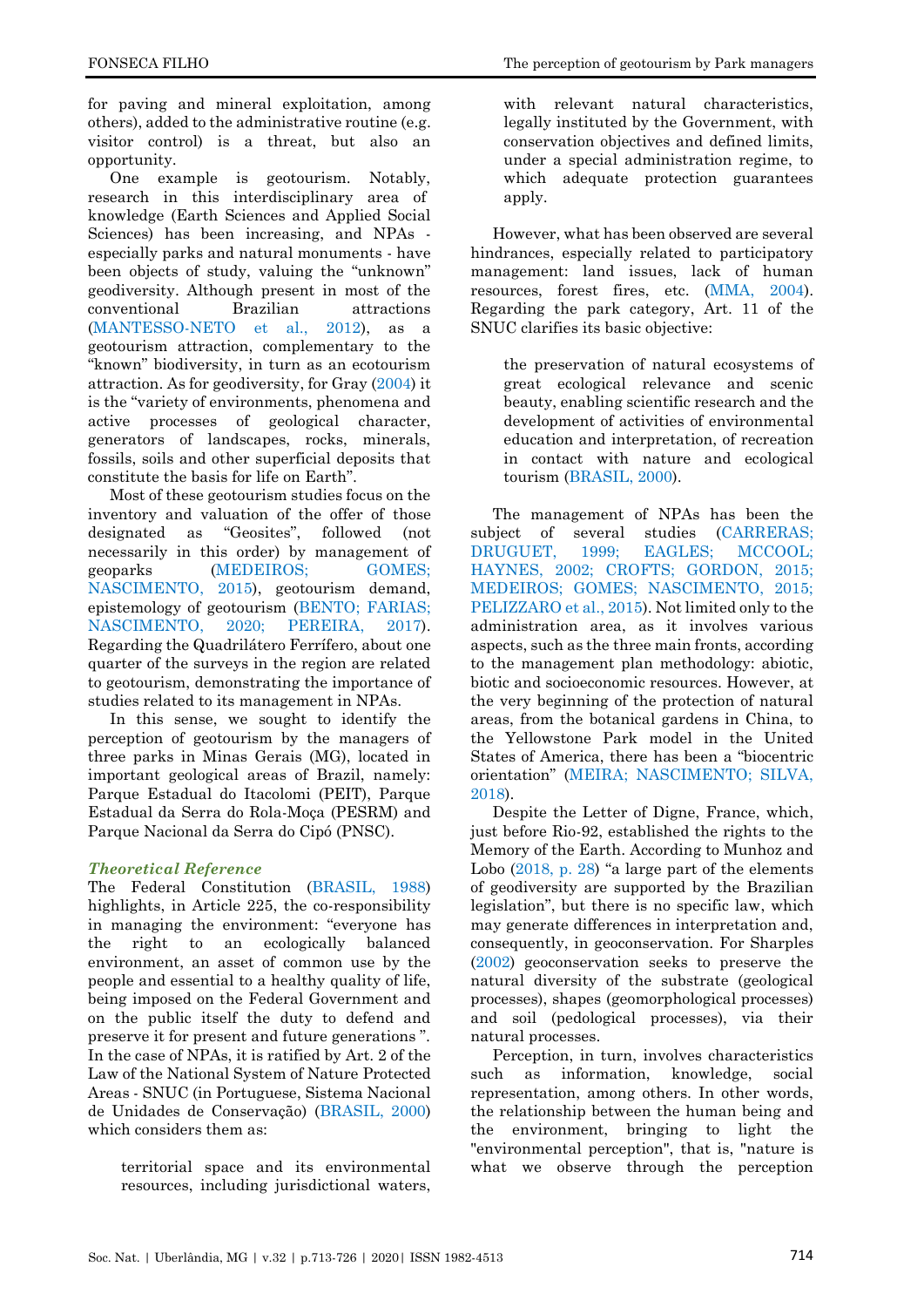obtained through the senses" [\(WHITEHEAD,](#page-13-4)  [1920, p. 5\)](#page-13-4).

In this sense, management effectiveness studies have been carried out in state and federal NPAs in MG [\(LIMA; RIBEIRO;](#page-12-7)  [GONÇALVES, 2005;](#page-12-7) [REZENDE et al., 2010;](#page-13-5) [SANTOS, 2016\)](#page-13-6) and Brazil [\(WWF, 2017\)](#page-13-7), with the intent of assuring that NPAs do not exist "only on paper", guaranteeing their existence beyond their creative act, as a space managed and enjoyed by the community and preserving their natural and cultural heritage, such as ecotourism.

Although there is no consensus that geotourism is a tourist segment [\(COUTINHO et](#page-10-5)  [al., 2019;](#page-10-5) [MOREIRA, 2010\)](#page-12-8), the present work considers it to be in development, which will be possible from the definition of its offer, demand, geographical space and distribution. Although its roots go back to the fieldwork of Physical Geography in the 17th century [\(HOSE, 2016\)](#page-11-2) or Geology in the 19th century [\(MACFARLANE,](#page-12-8)  [2005 apud MOREIRA, 2010, p. 6\)](#page-12-8), the first time the term was conceptualized was in Hose [\(1995,](#page-11-3)  p. [17\)](#page-11-3) as the "provision of services and interpretative facilities in order to enable tourists the understanding and acquisition of knowledge of a geological and geomorphological site instead of simple aesthetic appreciation". This definition diverges from the Eastern point of view, as Chen, Lu and Ng (2015, p. xiii) claim that geotourism is known in China as "Earth Science Tourism": "Chinese geologists have adopted geoscientific methods in exploring tourist opportunities provided by geology and the natural landscape". This does not differ much from the Western view, both approaching the principles of ecotourism.

Also, there is no consensus for the term ecotourism, although Buckley [\(2003, p.](#page-10-6) 76) clarifies its connection with geotourism:

Ecotourism can hence be viewed as geotourism with a positive triple bottom line. There are several advantages to this approach. (1) It clarifies the meaning of ecotourism without redefining it. (2) It bypasses the service components which are common to tourism in general, not distinctive to ecotourism. (3) It treats environmental management and interpretation as means, not ends. (4) It requires an accurate accounting of environmental and social, as well as financial, costs as well as benefits. (5) It differentiates ecotourism from tourism products with a mere veneer of green. (6) The tourism products and organisations which are generally viewed as the world's best practice in ecotourism do comply with this definition.

The management of ecotourism has long been approached by researchers, unlike the management of geotourism, which is often associated with that of geoparks [\(FARSANI;](#page-11-4)  [COELHO; COSTA, 2010;](#page-11-4) [MEDEIROS et al.,](#page-12-2)  [2015\)](#page-12-2), disassociated from the management in NPAs [\(MEIRA; NASCIMENTO; SILVA, 2018\)](#page-12-5).

# *Description of the Study Areas*

Created in 1984, the PNSC (Figure 1) covers approximately 31,000 ha. It is located in the municipalities of Jaboticatubas, Santana do Riacho, Morro do Pilar and Itambé do Mato Dentro (MG) and it is managed by the Instituto Chico Mendes de Conservação da Biodiversidade - ICMBIO [\(2009\)](#page-11-5), responsible for the management of federal NPAs. Its main attractions are waterfalls and trails, formed mostly by the Serra do Espinhaço (Figure 2A).

The PESRM, created in 1994, has 3,942 ha and is located in the municipalities of Belo Horizonte, Brumadinho, Ibirité and Nova Lima - MG, Brazil (Figure 1). It is managed by the Instituto Estadual de Florestas - IEF [\(2007b\)](#page-12-9) and Companhia de Saneamento de Minas Gerais. They are responsible for protecting forests and sanitation on that part of the State, respectively. Its main attractions are the scenic viewpoints, especially the Morro dos Veados, braced by the iron ore deposits from the Serra da Moeda (Figure 2B).

PEIT was created in 1967. It has 7,543 ha and is located in the municipalities of Ouro Preto and Mariana (Figure 1), being managed by the IEF [\(2007a\)](#page-12-10). Its main attraction is Pico do Itacolomi, the highest point in the municipality of Mariana, with 1,772 meters of altitude (Figure 2C).

Due to their physiography, the parks have a rich biodiversity [\(DRUMMOND et al., 2005\)](#page-11-6) and geodiversity [\(MACHADO; SILVA, 2010\)](#page-12-11), constituted, mostly, by Atlantic Forest and Cerrado vegetation, with species endemic to the quartzite rupestrian (PEIT and PNSC) and ferruginous (PESRM) fields; rich hydrography from the São Francisco River Basins (PESRM and PNSC) and Rio Doce (PEIT in both); geomorphology with predominantly mountainous relief (PEIT), with valleys (PNSC) and plateaus (PESRM); young, mineral and poorly developed soils in the three parks [\(IEF,](#page-12-10)  [2007a,](#page-12-10) [2007b](#page-12-9)[; ICMBIO, 2009\)](#page-11-5).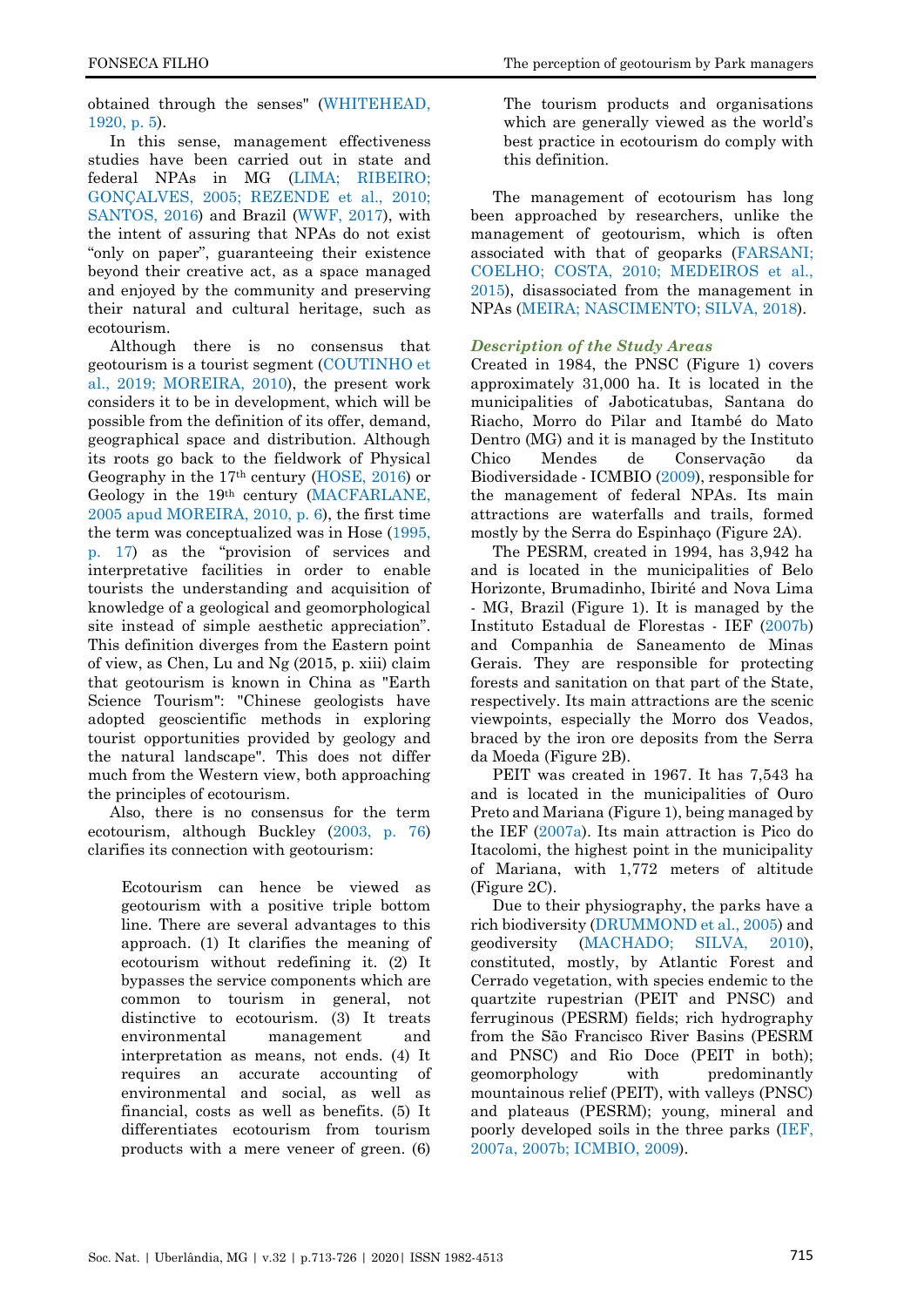



Source: author (2017).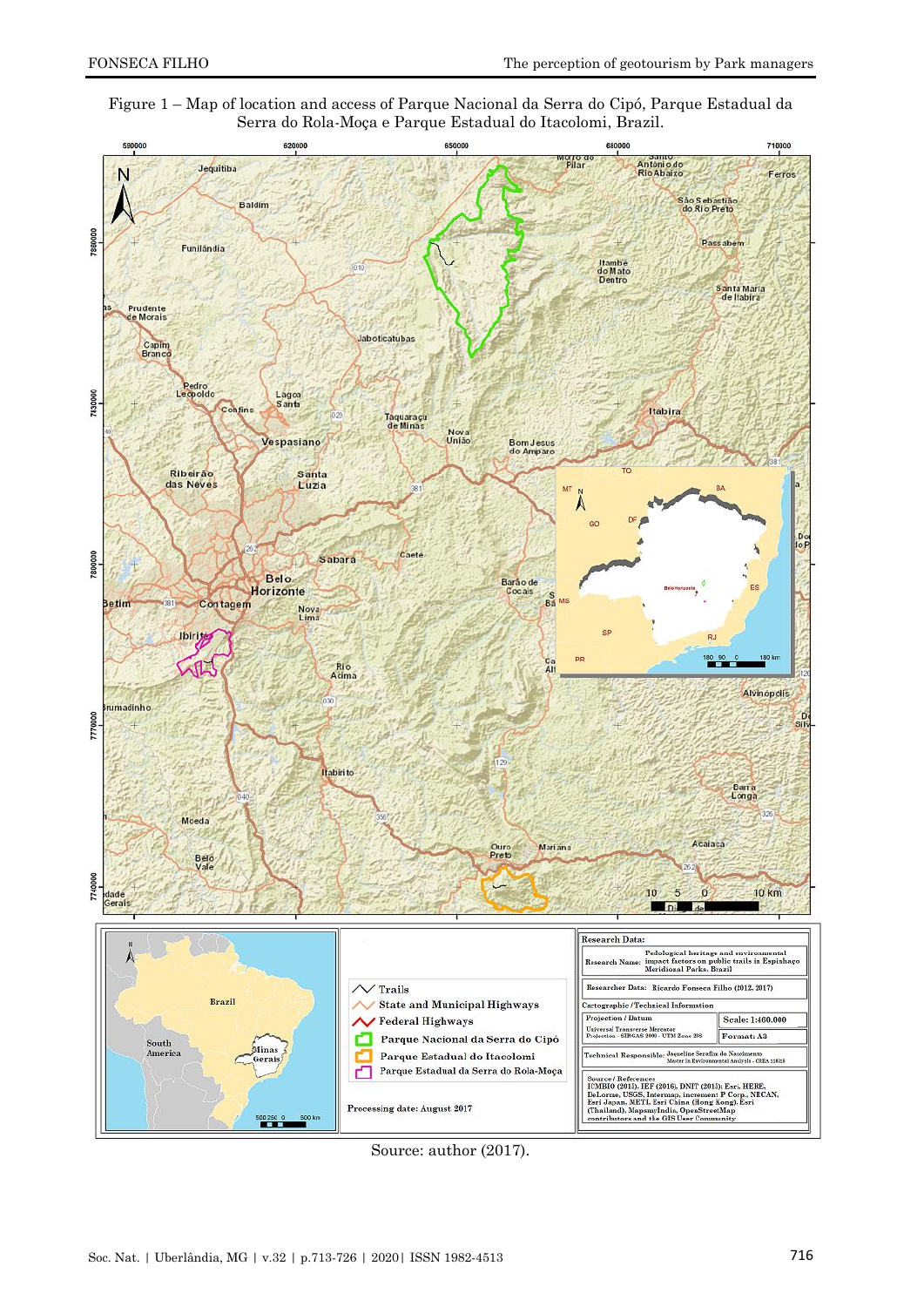

Figure 2 – A – Serra do Cipó. B - Serra do Rola-Moça. C - Pico do Itacolomi.

Source: A. B. Edward Elias Junior (no date, 2014); C. Evandro Rodney (no date).

As for geology, they are part of an important Brazilian compartment: the Quadrilátero Ferrífero and Serra do Espinhaço. In general, PEIT and PNSC are formed by quartzite rocks from the Proterozoic period, groups Sabará and Macaúbas respectively. As for PESRM, the Itabira Group stands out, with iron formations, including iron ore deposits [\(BRITO, 2017\)](#page-10-7). The system of folds and faults to which the park region has been conditioned throughout geological history has influenced, on the one hand, the economic bias, with the presence of mineral reserves, and on the other, the environmental bias, with landscapes and species of unique biodiversity and geodiversity. According to ICMBIO [\(2009\)](#page-11-5):

no attribute characterizes Serra do Cipó better than its diversity. Starting with its geology, whose history goes back 1,700 million years, with a wide variety of limestone, quartzite, granite and soil varieties. All this geological variety originated from the deposition of marine material that, over time, was sedimented at the bottom of an ocean. The rugged terrain offers so many paths to the streams that spring from everywhere, culminating in climatic differences between the east and west sides. This entire base made available to evolution culminated in one of the most diverse floras on the planet, with an extremely high degree of endemism, one of the largest in the world, and with more than 1,700 species already recorded.

Addressing the geodiversity in PEIT, Ostanello, Dandefer and Castro [\(2013, p. 287\)](#page-12-12) state that "among the components of the local geodiversity are ruiniform outcrops, wellpreserved structural features, caves, waterfalls, crevices, in addition to an exuberant landscape." According to Reis [\(2017, p. 132\)](#page-13-8) PESRM has "high geodiversity belonging to the features of mountainous domains and escarpments, which are associated with the great presence of classes of variables of altitude and soils", especially due to mineral occurrences [\(PEREIRA; AZEVEDO;](#page-13-9) 

[ONDICOL, 2013\)](#page-13-9), such as the ferruginous rock fields.

As for services, they count on environmental monitors, fire brigades, scientific research, environmental education projects - with schools in the communities in which they operate -, advisory councils, among others.

#### **METHODOLOGY**

The first phase of the research was a bibliographic review on the study areas (parks' management plans) and related themes (geotourism, management effectiveness and content analysis). Then, a data collection instrument of the qualitative structured script type was elaborated, according to the survey methodology [\(BABBIE, 2003\)](#page-10-8).

The qualitative/quantitative structured script, composed of nine questions, sought to comprehend two categories: visitor and geoconservation - geology and soilsThe variables used are similar to the interview scripts for geotourists at PEIT [\(FONSECA FILHO;](#page-11-7)  [MOREIRA, 2017\)](#page-11-7), PESRM [\(FONSECA FILHO;](#page-11-8)  [RIBEIRO, 2016\)](#page-11-8) and PNSC [\(FONSECA FILHO](#page-11-9)  [et al., 2018\)](#page-11-9), and are important due to the relationship with geotourism management.

The sample consisted of the NPA managers, with two audio-recorded interviews in person. All interviewees authorized the recording of their interviews and the use of the data through the Informed Consent Form.

In sequence, a home-type interview was scheduled with the three managers, taking place between the end of 2016 and the beginning of 2017: two in person at the Visitors Center (one at PEIT and one at PESRM); and a remote one via Google Forms to the head of the PNSC.

After tabulation of the data, they were subjected to content analysis, which, according to a survey of Sousa, Rodrigues and Tomazzoni [\(2016\)](#page-13-10), is relevant in the field of tourism. According to Bardin [\(1999, p. 44\)](#page-10-9), content analysis is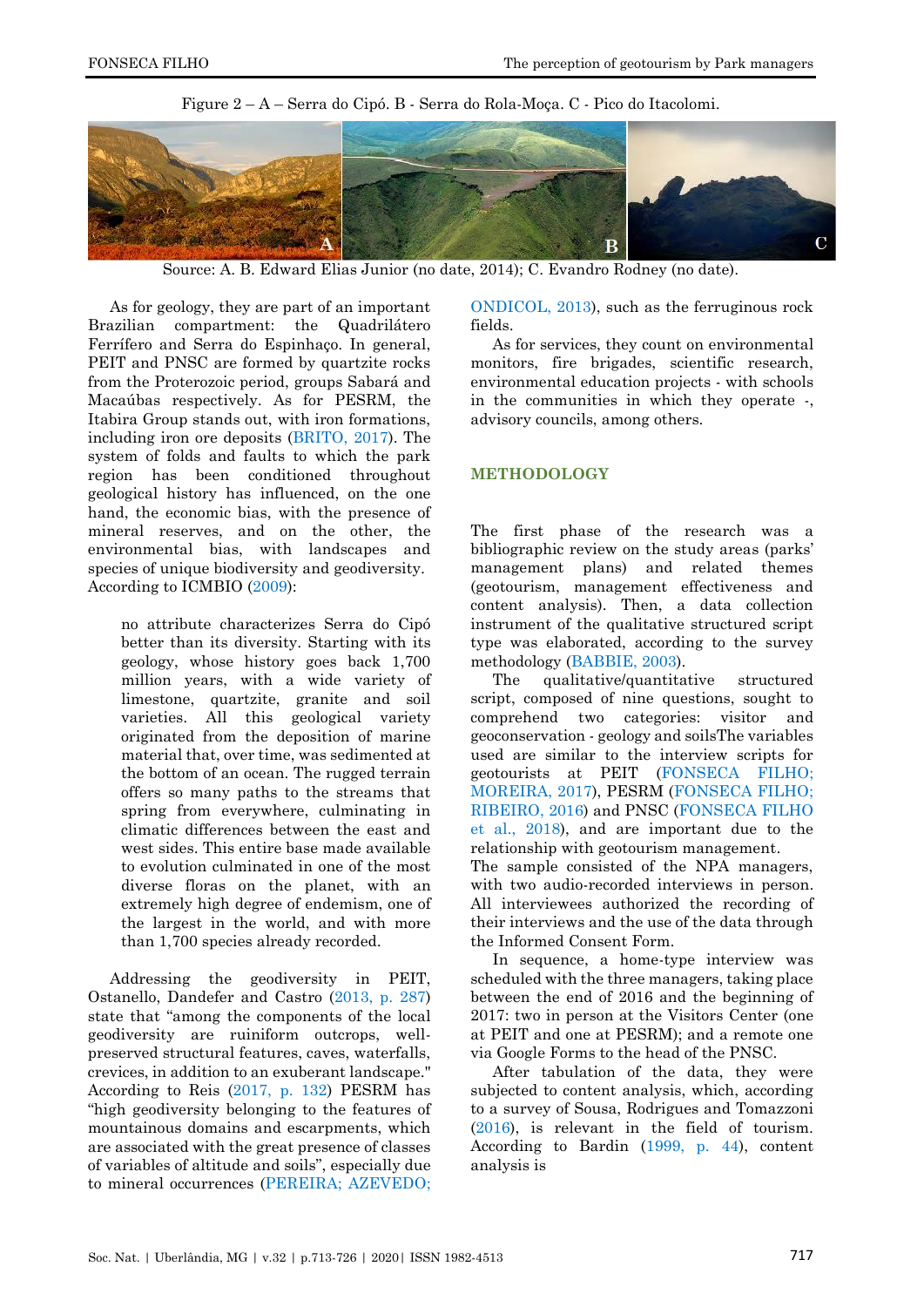a set of techniques for analyzing communications in order to obtain systematic and objective procedures for describing the content of indicator messages (quantitative or not) that allow the inference of knowledge related to the conditions of production/reception (inferred variables) of these messages.

### **RESULTS AND DISCUSSION**

The code and linguistic support of the interviews was basically oral (two interviewees), and just one interviewee written.

The visitor category, that is, who the user of the parks is, brings data from the point of view of the managers (Chart 1), such as: the majority are from the community and excursionists (PEIT and PESRM); they travel with families, have access to information via the internet (social networks) and "word of mouth"; and they are motivated by ecotourism (landscape) and adventure tourism (hiking and cycling on trails). Data that ratify surveys from the Observatório de Turismo de Minas Gerais [\(2017\)](#page-12-13) regarding Ouro Preto, Brumadinho and Santana do Riacho, municipalities where the main areas visited in the parks are located.

As for the speeches of the managers about the attractions visited, there is a connotation to geotourism, as it involves cultural and natural values:

*he* [the visitor] *goes to Pico or Lagoa, he will stop here, pass by the visitor center (...). So, of course, it is the most visited of all, because he will stop here, he will make his "tour" here in the historic center and then he will leave for his final destination. [\(MANAGER](#page-11-10)  [PEIT, 2017\)](#page-11-10)*

*Now what we have is the scenic viewpoint of Morro dos Veados, which is the best known, the most visited, it really has a great visitation status. [\(MANAGER PESRM,](#page-11-11)  [2016](#page-11-11))*

Although there was no response from the PNSC manager, the List of Attractions from the park [\(ICMBIO, 2020\)](#page-11-12) demonstrates that water attractions (especially Cachoeira da Farofa and Cânion das Bandeirinhas), are the main ones. Managers also have a similar perception of the motivation of visitors regarding attractions and geo-ecotourism:

*It is Pico do Itacolomi, no doubt, it is the main attraction. (*MANAGER PEIT, 2017*) The landscape (...) the scenic viewpoints. [\(MANAGER PESRM, 2016\)](#page-11-11) Knowing the waterfalls in the Park. [\(MANAGER PNSC, 2017\)](#page-11-13)*

In turn, as for the trails in NPA and geoparks, they are the main means of reaching the attractions. According to responses from the interviewees (Chart 1), their characteristics in the parks are predominantly positive, with emphasis on the need to create geointerpretative trails.

| Category        | Subcategory                                            | <b>Registration unit</b>                                               | Context unit                                                                                                                                                                                                                                                                                            |
|-----------------|--------------------------------------------------------|------------------------------------------------------------------------|---------------------------------------------------------------------------------------------------------------------------------------------------------------------------------------------------------------------------------------------------------------------------------------------------------|
| Visitor         | $V\mathrm{isitor}$<br>Information                      | Tripadvisor, Facebook,<br>Parks of Minas and "word of<br>mouth" (PEIT) | The current picture: I think Facebook (), the<br>park, it is indicated on Tripadvisor $()$ But I<br>think it's the main one, and word of mouth<br>(PEIT)                                                                                                                                                |
|                 |                                                        | Television, social networks<br>and "word of mouth"<br>(PESRM)          | Their own television media, for the programs<br>they link, which reach a very large audience,<br>right [sic] and then social networks and word of<br>mouth (PESRM)                                                                                                                                      |
|                 |                                                        | Internet, TV and newspaper<br>reports (PNSC)                           | Internet and media reports (TV, newspapers)<br>(PNSC)                                                                                                                                                                                                                                                   |
| Geoconservation | Availability of<br>geology<br>knowledge by<br>visitors | No (PEIT)                                                              | If he [the visitor] has to go to the visitor center,<br>and in the part where there was an<br>interpretative sign for this purpose, he will have<br>this information. Maybe to [sic] those who are<br>not from the area, who have no knowledge, it is a<br><i>little difficult to understand (PEIT)</i> |
|                 |                                                        | Partly (PESRM)                                                         | Yeah  Well () we would like him [the visitor]<br>to know more (PESRM)                                                                                                                                                                                                                                   |
|                 |                                                        | No (PNSC)                                                              | No (PNSC)                                                                                                                                                                                                                                                                                               |
|                 |                                                        | Yes (PEIT)                                                             | <i>Of course, certainly (PEIT)</i>                                                                                                                                                                                                                                                                      |

Chart 1. Content analysis of interviews with Park managers.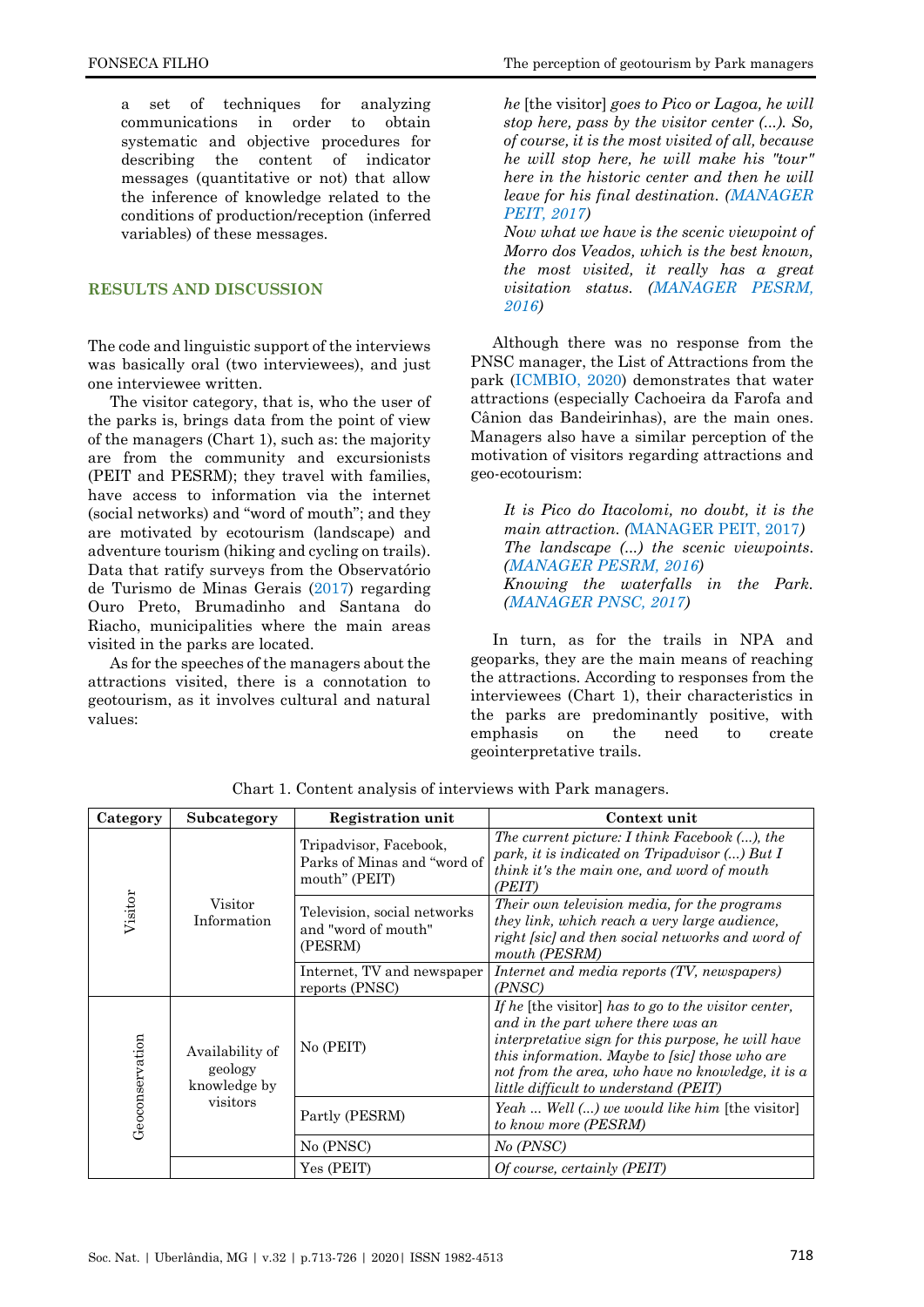| Contribution of<br>geology<br>knowledge to the | Yes (PESRM)                                                                                                                                    | Sure, sure, Serra do Rola-Moça, Serra da<br>Calçada, Serra da Moeda, Serra do Curral,<br>these are references that the visitor has.                                                                                                                                                                                                                                                                                                                                |
|------------------------------------------------|------------------------------------------------------------------------------------------------------------------------------------------------|--------------------------------------------------------------------------------------------------------------------------------------------------------------------------------------------------------------------------------------------------------------------------------------------------------------------------------------------------------------------------------------------------------------------------------------------------------------------|
| landscape                                      | Yes (PNSC)                                                                                                                                     | Yes (PNSC)                                                                                                                                                                                                                                                                                                                                                                                                                                                         |
| Geological<br>Heritage                         | Landscape framework<br>involving protected area<br>(PEIT)                                                                                      | It is all this framework of the landscape that is<br>surrounding the protected area, from which it is<br>part () the one the visitor will be able to see,<br>will be able to touch and interact with () which<br>lacks preservation, because there is a fragility<br>there (PEIT)                                                                                                                                                                                  |
| Definition                                     | Relief (PESRM)                                                                                                                                 | Actually, the landscape in general is associated<br>with geology (PESRM)                                                                                                                                                                                                                                                                                                                                                                                           |
|                                                | Geological formations, soils,<br>rocks, fossils, voids (PNSC)                                                                                  | The set of geological formations, evidence of<br>these formations, diversity of soils and rocks,<br>fossils, caves (PNSC)                                                                                                                                                                                                                                                                                                                                          |
|                                                | Visitors and geosystem<br>(PEIT)                                                                                                               | There are two biases: first because of the<br>landscape and cultural importance of the visitor<br>himself, to ensure this for future generations,<br>and second for the preservation of geosystemic<br>processes as a whole (PEIT)                                                                                                                                                                                                                                 |
| Importance of<br>geological<br>heritage        | Preserving the landscape<br>(PESRM)                                                                                                            | It is greatly important, it is essential for the<br>existence of the park itself, for protection even<br>because of the mining activity (PESRM)                                                                                                                                                                                                                                                                                                                    |
| protection                                     | Environmental protection,<br>scientific knowledge<br>(research), Environmental<br>Education (EE),<br>employment and income<br>(tourism) (PNSC) | It is part of protecting the environment; it<br>provides knowledge and environmental<br>education; in the perspective of tourism, it is $a$<br>factor that generates employment and income;<br>important for scientific research and<br>development (PNSC)                                                                                                                                                                                                         |
|                                                | Erosion and silting up<br>(PEIT)                                                                                                               | I think the guy is not interested when he sees the<br>environment devastated like that. Or a well from<br>a waterfall like this (PEIT)                                                                                                                                                                                                                                                                                                                             |
| Landscape<br>modification                      | Mischaracterize the relief<br>(PESRM)                                                                                                          | Because of the use (), its use, mining will de-<br>characterize, it will change the terrain, the<br>geology of the region (PESRM)                                                                                                                                                                                                                                                                                                                                  |
| motive                                         | Flora, fauna, landscape<br>features (PNSC)                                                                                                     | There are direct reflections of this degradation<br>on the flora, consequently on the fauna; the base<br>of the landscape and its features are based on<br>the soil and rock formations, their degradation<br>directly modifies the landscape features (PNSC)                                                                                                                                                                                                      |
|                                                | Itacolomi Peak (PEIT)                                                                                                                          | I think I will not even be able to answer this<br>question (), because I have been here for a year<br>and a half, because I focus more on<br>management, I hardly knew Itacolomi. It is<br>many areas are difficult to access (). I've been<br>to the peak, obviously, $I$ flew over, but $I$ don't<br>know, there's still $a$ lot of places I want to visit,<br>which will surprise me, $I$ think $()$ (PEIT)                                                     |
| Attractive<br>geological<br>examples Park      | Summits (Morro dos<br>Veados, Planetas, Jatobá),<br>voids, iron ore deposits<br>(PESRM)                                                        | Ah [sic]! More than one! It is the landscape itself,<br>the caves, the caverns, the scenic viewpoints $\ldots I$<br>think one thing that is well related to this is the<br>iron ore deposits. The iron ore deposit is<br>something that characterizes the region a lot. It<br>is even very used. The visitor center itself, that is<br>the administrative headquarters, it explores this<br>thing of the landscape, of the relief, even to have<br>harmony (PESRM) |
|                                                | Mountain Range (do Cipó),<br>Canyon (das Bandeirinhas),<br>Rock formations (quartzite)<br>(PNSC)                                               | Mountain formations, Travessão, Bandeirinhas<br>Canyon, rock formations (in quartzite) (PNSC)                                                                                                                                                                                                                                                                                                                                                                      |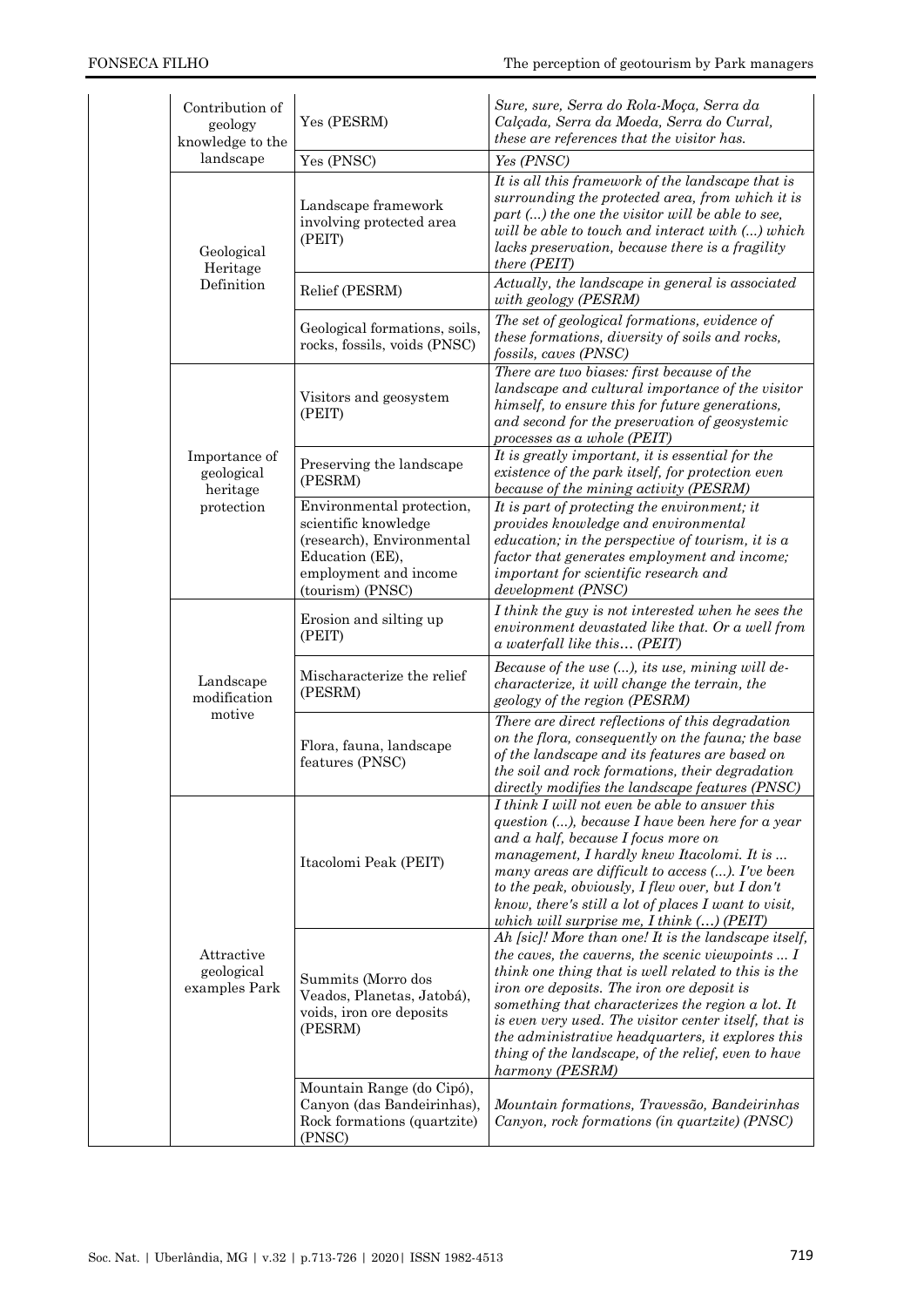| Geopark<br>Definition            | Territories of geological<br>interest for conservation<br>and dissemination (PEIT)      | They are territories of geological interest, for<br>preservation, conservation and dissemination<br>$()$ it is a program, with the recognition from<br>$UNESCO$ $()$ it is the same of Biosphere Reserve<br>(PEIT)                                                                                            |
|----------------------------------|-----------------------------------------------------------------------------------------|---------------------------------------------------------------------------------------------------------------------------------------------------------------------------------------------------------------------------------------------------------------------------------------------------------------|
|                                  | Territorial space associated<br>to relief and geology<br>(PESRM)                        | A territorial space, that is associated to relief<br>and geology, like the Quadrilátero Ferrífero ()<br>involves different biomes, yes  but it is in a<br>geological formation that  in your conception<br>you can have  targeting of the management<br>(PESRM)                                               |
|                                  | Did not answer (PNSC)                                                                   | Did not answer (PNSC)                                                                                                                                                                                                                                                                                         |
| Geopark benefits<br>for visitors | Partly (PEIT)                                                                           | It is feasible with limitations $()$ if there are<br>instruments, programs () mainly participatory<br>management (PEIT)                                                                                                                                                                                       |
|                                  | Experience, protection<br>(PESRM)                                                       | Today we have a focus or targeting people in<br>unique moments, places $()$ . So, from the<br>moment, it is like you are a collector, that is the<br>satisfaction of being enjoying an area that  it is<br>recognized as a geopark (PESRM)                                                                    |
|                                  | Environmental education,<br>employment and income,<br>community participation<br>(PNSC) | By associating visitation with an environmental<br>education strategy, visitors can become allies of<br>the cause of visitation; with the generation of<br>jobs and income associated with tourism, which<br>can benefit local communities; justifying the<br>greater use of resources in conservation (PNSC) |

Organization: author (2020).

Eisenlohr et al. [\(2013\)](#page-11-14) pointed out that trails have an ecological role in maintaining ecosystems, including in geodiversity, in addition to biodiversity. That is why these trails are also the object of study of the management of the sampled parks, this is evident in their management plans, geotourism itineraries proposed [\(FONSECA FILHO; CASTRO;](#page-11-15)  [VARAJÃO, 2019;](#page-11-15) [OSTANELLO; DANDERFER;](#page-12-12)  [CASTRO, 2013\)](#page-12-12) and statements from managers, who consider important improving them - as the trails suffer impact from erosion and littering especially as access points to attractions. This theme is recurrent in geotourism and ecotourism research in parks.

Regarding the geoconservation, due to the amount of data, it was decided to focus on the attractions visited and on which of them are considered geological, in the definition of geotourism and in the point of view of the geoparks.

As for geotourism, the interviewees know what it is or have heard about it, however, definitions of the concept given by the managers vary. While for PEIT and PNSC managers it includes principles of geotourism, such as the interpretation of geodiversity, for PESRM it also brings aspects of ecotourism:

*the person having the opportunity to interpret the landscape where they are inserted, it is also to have the opportunity to decode the history not only of the place, but*  *of the very life of the Earth, which is carved on those rocks, printed on that landscape, it is the opportunity to learn from Geology, which is a science about natural processes and how we, the humanity, can interfere in these processes. [\(MANAGER PEIT, 2017\)](#page-11-10) the geotourism is associated to this landscape (...) a new concept of you associating it to the relief (...) to the biodiversity, to the phytophysionomy of the region, if whether it is the Atlantic Forest (…) [\(MANAGER PESRM, 2016\)](#page-11-11) Tourism modality that has as reference the visitation focused on geological heritage, seeking to know and disseminate aspects of geological/geomorphological formation. [\(MANAGER PNSC, 2017\)](#page-11-13)*

This observation by the PNSC manager regarding the geological heritage and the knowledge about it - is corroborated by Newsome, Dowling and Leung [\(2012\)](#page-12-14) who analyzed two geotourism destinations in Taiwan and Australia and found that, even with the management of Geosites and geoparks, negative impacts are difficult to contain, which especially justifies protection. What does not differ from ecotourism, as pointed out and by Buckley, Pickering and Weaver [\(2003\)](#page-10-9) and by the speech from the PEIT and PESRM managers, when realizing that conservation through geotourism can be given by (environmental) education, as in ecotourism: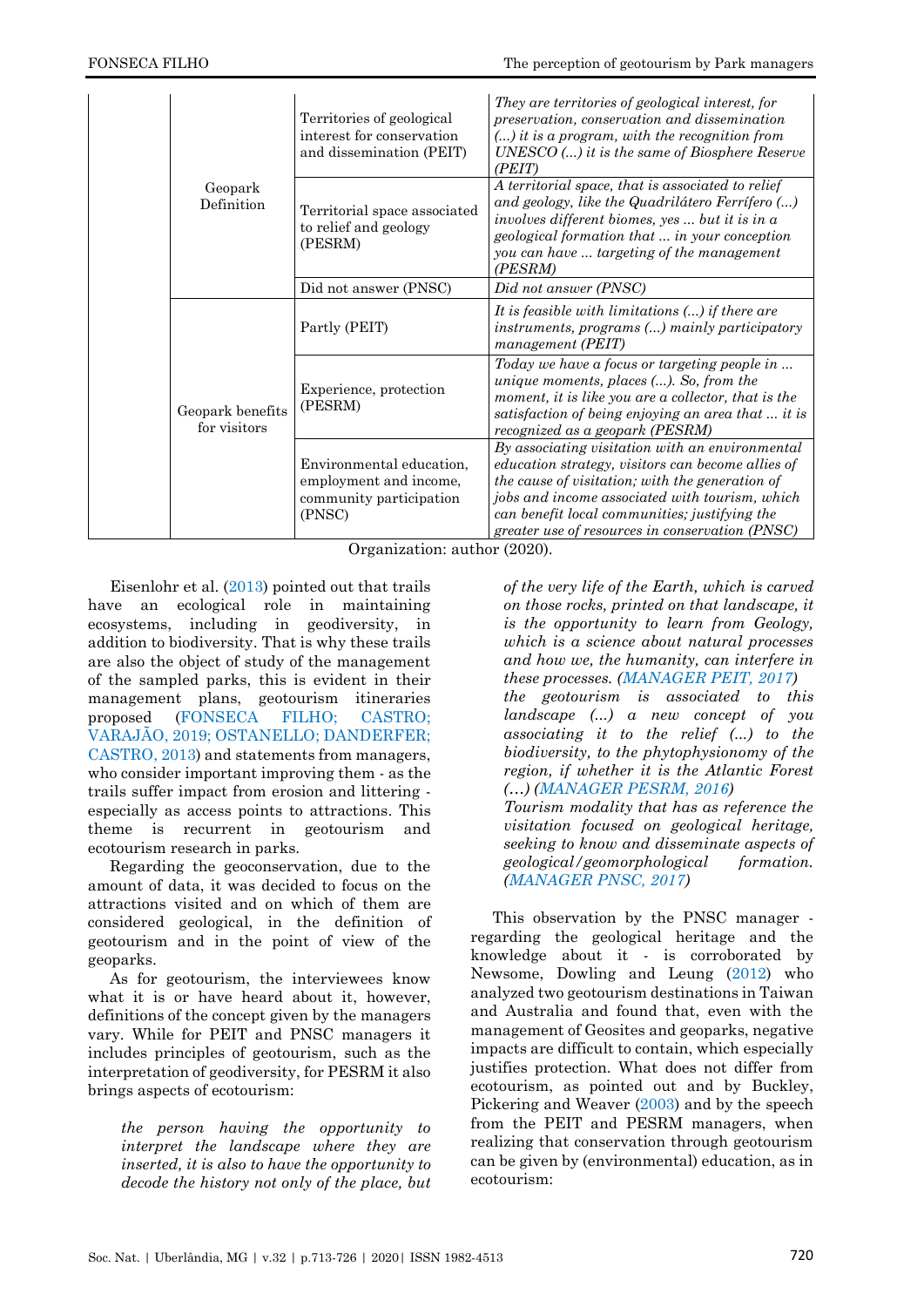*Based on the assumption that we can educate people. [\(MANAGER PEIT, 2017\)](#page-11-10) (…) one more option for visitation (...) associated to environmental education. [\(MANAGER PNSC, 2017\)](#page-11-13)*

As for the geological heritage, managers raised characteristics related to it. However, only the PEIT manager pointed out two essential ones: protection and fragility. According to Brilha [\(2005\)](#page-10-10) they are unique elements of geodiversity that are important for understanding the evolution of planet Earth and this heritage must be protected. This is also confirmed by Carreras and Druguet [\(1999\)](#page-10-3) regarding the relationship with cultural heritage, for example, knowledge and practices of mining and construction.

Asked if heritage (geological) can assist in the conservation of NPAs, managers focus on functional (PEIT), aesthetic (PESRM) and educational (PNSC) values. In the latter, Brito [\(2017, p. 30\)](#page-10-7) found that there is geoconservation in the PNSC Management Plan, "although, in practice, an action that constitutes an effective management proposal in this aspect has not been identified", including actions of environmental education, but they are not continuous. A state research by Alves et al. [\(2011, p 355\)](#page-10-11) with 74 state NPAs in MG - 26 of which are parks, including PEIT and PESRM characterized that it is "evident, therefore, that the advances that the IEF has been achieving in various aspects related to the management of natural resources from Minas Gerais should be extended to NPA managers more effectively." As for the training of managers of NPAs in MG, the authors [\(ALVES et al., 2011\)](#page-10-11) call attention to Biologists, what coincides with the scholar background of the three park managers in the present research.

In a national study, at Parque do Bicão, in São Carlos, São Paulo, Toyama et al. [\(2018\)](#page-13-11) recognized the importance of the urban park for geoconservation through the survey of its geological information. As it is stated by Reis [\(2017, p. 133](#page-13-8)) "the PESRM is an important conservation unit of the Quadrilátero Ferrífero and its planning and management must consider actions that value its geodiversity through environmental education, as is the case with geotourism."

International studies, as the one from Crofts and Gordon [\(2015\)](#page-10-4) have already observed that geoconservation in protected areas is necessary due to threats and pressures such as urbanization, mining, climate change and even geotourism. In turn, Gordon et al. [\(2018\)](#page-11-16) confirm this by identifying six key areas that offer opportunities to improve geoconservation, among them the management of protected areas, which is in line with this research.

Regarding the perception of the geopark, misunderstood by a considerable part of the (geo) tourists in them as if they were "geological parks" and the Quadrilátero Ferrífero were an "iron ore mining", the managers, however, know that the PEIT and PESRM parks are included in the area of the Quadrilátero Ferrífero and the PNSC is nearby. Considering that most scientific research in NPAs is related to biodiversity (especially flora), Swierkosz et al. [\(2017\)](#page-13-12) observed the relationship between geoconservation and education in geosciences in the conservation of the biodiversity in a Geopark in Poland, which points to this integrative approach, both by park managers and management institutions (IEF and ICMBIO).

Reynard and Brilha [\(2018\)](#page-13-13) bring some examples of management of geological heritage, as in Tasmania (Australia) and at the Florissant Fossil Beds National Monument (USA), highlighting the importance of a protection movement from local communities, and not only from public organs. This appears in this research regarding management (good) and participation of the community (reasonable).

There is a certain infrastructure (e.g. visitor center and trails) and services (e.g. monitors and research) for geoconservation in the parks. Ferreira, Lima and Candeiro [\(2020, p. 598\)](#page-11-17), in a study in Paraúna, Goiás - Brazil, relates the structure and visitation to conservation, bringing subsidies for managers of protected areas or not:

Each Geodiversity site has its own specificity with different natural elements such as waterfalls, hills, stone walls and caves. Because they are tourist spots, these areas are visited periodically, however, some locations lack adequate infrastructure to receive tourists.

However, the responses to the interviews in this study demonstrate that management lacks more information, such as the adaptation of technical documents (articles and management plans) for NPA employees and users. The managing organs could request more scientific research related to geodiversity (such as geoturism) to the universities and working groups of the Consulting Board and Geoparque do Quadrilátero Ferrífero. In addition to the capacitation of tourism guides regarding geotourism, as it was observed by Boggiani [\(2018\)](#page-10-12), and confirmed by Jacobi, Fleury and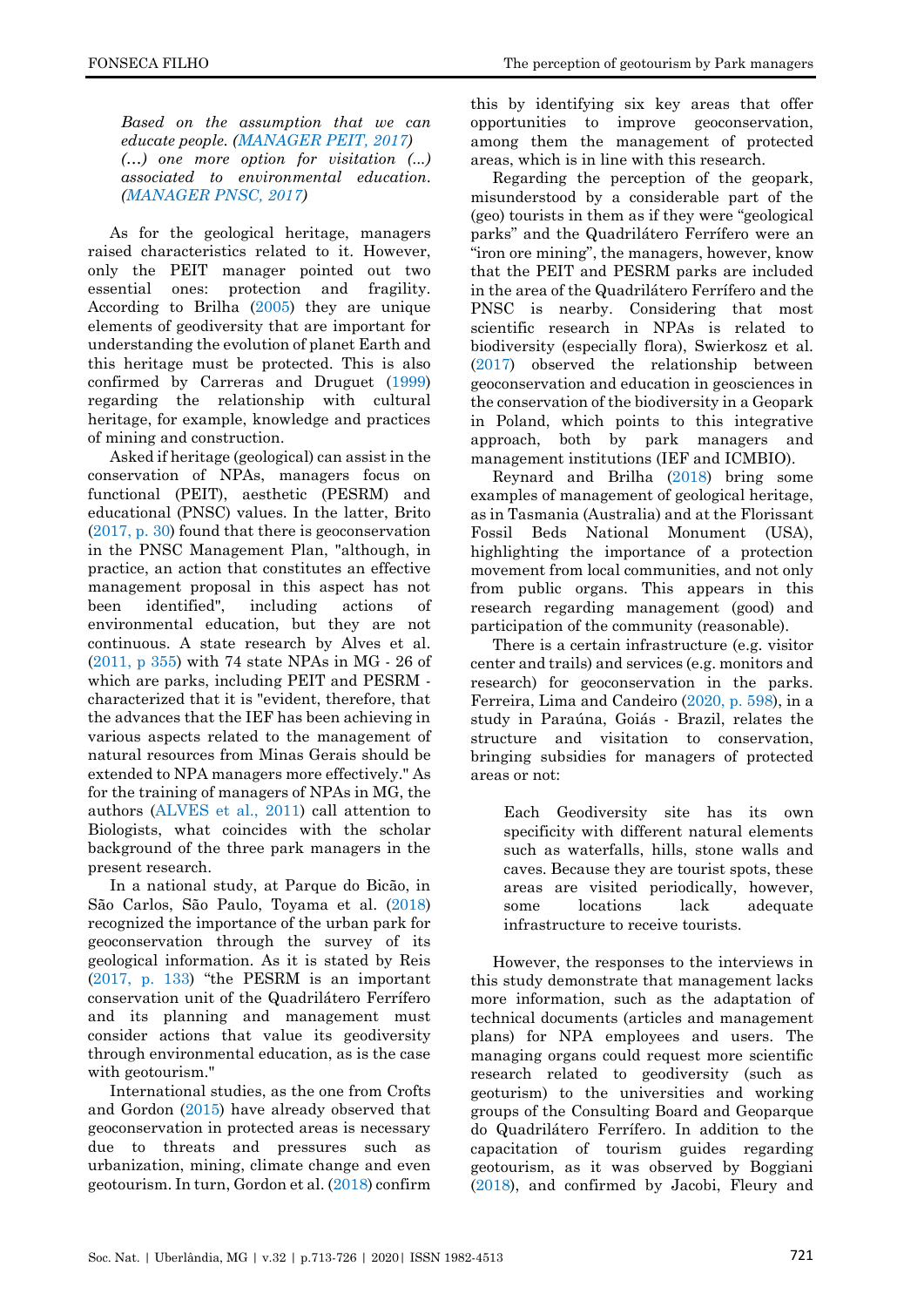Rocha [\(2004, p. 1\)](#page-12-15) in PESRM, "the importance of guided visits for better performance of the activity, and of the valuable tool that NPAs represent in the process of building ecological and environmental knowledge".

In the sampled parks, the central issue of the pioneer world park (of Yellowstone) reverberates: the protection of natural resources in the face of industrialization-urbanization. However, the relationship between the SNUC category with that of the IUCN [\(2008\)](#page-12-16), parks and II respectively, is similar to the results observed by Pelizzaro et al. [\(2015, p. 31\)](#page-12-4): parks "are to be managed according to the V guidelines (Terrestrial/Marine Protected Landscape)", which is closer to the group of sustainable use than to that of full protection.

Eagles, McCool and Haynes [\(2002, p. 88\)](#page-11-1) present, as one strategy and tactics to manage high levels of use of protected areas, the modification of the type of use and type of visitor, such as discouraging or banning harmful practices. An example could be to stimulate the interpretation and importance of a type of rock or mineral through an explanatory virtual QR Code when pointing the cell phone to it, instead of collecting a natural souvenir. This solution integrates geotourism with ecotourism as a product (BENTO; FARIAS; [NASCIMENTO,](#page-10-1)  [2020\)](#page-10-1) to be offered by park managers, valuing geodiversity and biodiversity as interdependent parts of geo-ecosystems. Being "necessary interpretative means aimed at the interpretation of geological heritage, means that can also be used in activities aimed at ecotourism and geotourism" [\(MOREIRA,](#page-12-17) 2014, [p. 24\)](#page-12-17).

The Ministry of Tourism itself [\(MTUR, 2010,](#page-12-18)  [p. 29-30\)](#page-12-18) points out activities practiced by ecotourism that are related to geotourism, such as: "observation of geological formations", "visiting caves" and "interpretative trails". In this view, geotourism may contribute to reaching the foundations of ecotourism as

segment of the tourist activity that uses, in a sustainable way, the natural and cultural heritage, encourages its conservation and seeks the formation of an environmental awareness through the interpretation of the environment, promoting the well-being of the populations.

Finally, Coutinho et al. [\(2019, p. 765\)](#page-10-5) corroborate the geotourism-ecotourism interface:

The local benefits refer to the involvement of local communities in the whole process,

from the management of the locality for geotourism to the provision of services that promote the generation of jobs and income. This involvement not only benefits the community and the environment, but it impacts the quality of the tourist experience.

Thus, principles of geotourism (and ecotourism) as the formation of an environmental conscience through interpretation, point out commitments to environmental conservation, which is sought both by parks and their managers.

#### **FINAL CONSIDERATIONS**

The management of geodiversity, whether in protected areas such as parks or in geoparks, is not an easy task. In spite of, in the end, partially being a theme debated by philosophers and religious people in ancient times, that has been reinforced by the emergence of Geology as a science and of Geotourism as field trips at the end of the 19th century in Europe. After the impact of industrialization and urbanization on nature, it emerged to the surface as a study area at the end of the 20th century.

If, on the one hand, tourists are impressed by mountains, canyons, waterfalls and other natural attractions, on the other they are also curious about their formation. For more people to continue to have access to geotourism, however, it is necessary to conserve them. Considering this offer (attractions) and this demand (visitors), geotourism has been consolidating itself as a tourist segment. This is the challenge for managers: integrating visitation and conservation through management.

The case studies presented here, added to the literature concerning this theme - demonstrated the perception of the managers regarding geotourism. It is noted that the study areas (Quadrilátero Ferrífero and Serra do Espinhaço), rich in biodiversity, geodiversity, and natural protected areas, represent the two sides of a coin: one is the scenic appeal of the landscape to ecotourism (especially ecological); and on the other is that there are pressures for land use and occupation (large urban centers and mining). The need for the development of geotourism by researchers (seeking to understand it better) and the dissemination of their knowledge (application by managing organs of NPAs) is highlighted.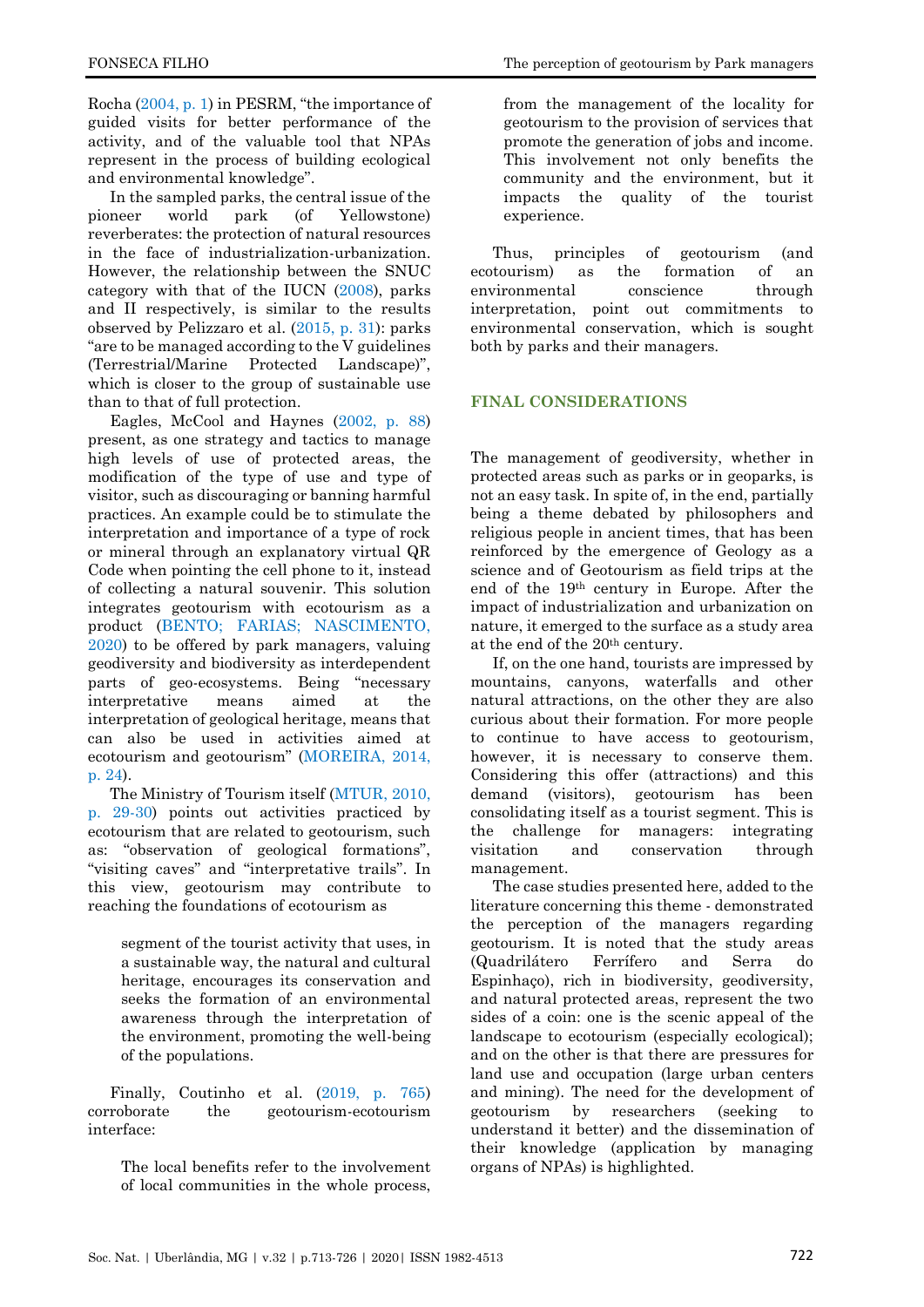The results demonstrate the importance of interdisciplinarity in the study of NPAs, whose tourism does not occur only with the offer of attractions by public and private managers, but also by understanding their demand, that is, (geo) tourists and the receiving community. The present work thus adds to the other published ones on geotourism supply and demand, with the difference of being an important oral record for geoconservation actions. The type of conservation that Sharples [\(2002\)](#page-13-3) considers crucial for the maintenance of biodiversity and also as a value in itself, independent of biotic resources.

However, a window of opportunity opens up to a scenario such as a landscape portrayed by naturalist painters. It is hoped that this study will serve more forcefully so that ICMBIO and IEF do not become "paper parks" in terms of geodiversity, and also help in the search for the effectiveness of this management with the aid of geotourism, whose interpretation of the characteristics and of geological, geomorphological, pedological and other natural heritage processes collaborates (in)directly for environmental education, and, consequently, for conservation.

# **REFERENCES**

- <span id="page-10-11"></span>ALVES, R. F.; REZENDE, J. L. P.; BORGES, L. A. C.; FONTES, M. A. L.; ALVES, L. W. R. Perfil e percepção dos chefes de unidades de conservação do Sistema Estadual de Áreas Protegidas em Minas Gerais. **Sociedade & Natureza**, v. 23, n. 2, p. 345-360, 2011 [http://dx.doi.org/10.1590/S1982-](http://dx.doi.org/10.1590/S1982-45132011000200016.) [45132011000200016.](http://dx.doi.org/10.1590/S1982-45132011000200016.)
- <span id="page-10-8"></span>BABBIE, E. **Métodos de pesquisa de survey.** Belo Horizonte: Ed. da UFMG, 2003.
- <span id="page-10-9"></span>BARDIN, L. **Análise de conteúdo**. Lisboa: Edições 70, 1999.
- <span id="page-10-1"></span>BENTO, L. C. M., FARIAS, M. F.; NASCIMENTO, M. A. L. Geoturismo: um segmento turístico? **Turismo: Estudos & Práticas (UERN)***,* v. 9, n. 1, p. 1-23, 2020. Available in: [<http://natal.uern.br/periodicos/index.php/RT](http://natal.uern.br/periodicos/index.php/RTEP/article/view/653/557) [EP/article/view/653/557>](http://natal.uern.br/periodicos/index.php/RTEP/article/view/653/557). Accessed on: August 28, 2020.
- BOGGIANI, P. C. A importância dos condutores de visitantes na divulgação das Geociências em unidades de conservação. **Terrae Didática**, v. 14, n. 4, p. 463-466, 2018. <https://doi.org/10.20396/td.v14i4.8654197>
- <span id="page-10-2"></span>BRASIL. **Constituição da República Federativa do Brasil de 1988**. Brasília:

<span id="page-10-0"></span>Governo Federal, 1988. Available in: [<http://www.planalto.gov.br/ccivil\\_03/constitu](http://www.planalto.gov.br/ccivil_03/constituicao/constituicao.htm) [icao/constituicao.htm>](http://www.planalto.gov.br/ccivil_03/constituicao/constituicao.htm). Accessed on: August 28, 2020.

BRASIL. **Lei no. 9.985**. Lei do SNUC. Brasília: Ministério do Meio Ambiente, 2000. Available in:

<span id="page-10-10"></span>[<http://www.planalto.gov.br/ccivil\\_03/leis/L99](http://www.planalto.gov.br/ccivil_03/leis/L9985.htm) [85.htm](http://www.planalto.gov.br/ccivil_03/leis/L9985.htm) >. Accessed on: August 28, 2020.

- BRILHA, J. B. R. **Patrimônio geológico e geoconservação**: a conservação da natureza na sua vertente geológica. São Paulo: Palimage editora, 2005.
- <span id="page-10-7"></span>BRITO, A. L. de. A geodiversidade na Unidade de Conservação do Parque Nacional da Serra do Cipó (MG). **Revista Espinhaço**, v. 4, n. 2, p. 25-32, 2017. Available in: [<http://www.revistaespinhaco.com/index.php/j](http://www.revistaespinhaco.com/index.php/journal/issue/view/7) [ournal/issue/view/7>](http://www.revistaespinhaco.com/index.php/journal/issue/view/7). Accessed on: August 28, 2020.
- BUCKLEY, R. Environmental inputs and outputs in ecotourism: Geotourism with a positive triple bottom line? **Journal of Ecotourism**, v. 2, n. 1, p. 76-82, 2003. <https://doi.org/10.1080/14724040308668135>
- <span id="page-10-6"></span>BUCKLEY, R; PICKERING, C.; WEAVER, D. B. **Nature-based Tourism**. Environment and Land Management. London: CABI, 2003. <https://doi.org/10.1079/9780851997322.0000>
- <span id="page-10-3"></span>CARRERAS, J.; DRUGUET, E. Patrimonio geológico, una parte esencial en la gestión integral del patrimonio cultural en espacios protegidos. In: BARETTINO, D., WIMBLEDON, W. A. P.; GALLEGO, E. (Eds.) **Patrimonio Geológico**: Conservación y Gestión. Madrid: Instituto Tecnológico Geominero de España, 1999, p. 101-118.
- CASTRO, P. T. A.; RUCHKYS, U. A. Iniciativas sobre patrimônio geológico e temas correlatos no Quadrilátero Ferrífero, MG. **Caderno de Geografia**, v. 27, Número Especial, p. 314- 331, 2017. [https://doi.org/10.5752/P.2318-](https://doi.org/10.5752/P.2318-2962.2017v27nesp2p314) [2962.2017v27nesp2p314](https://doi.org/10.5752/P.2318-2962.2017v27nesp2p314)
- CHEN, A.; LU, Y.; NY, Y. C. Y. **Principles of geotourism.** Amsterdam: Springer, 2015. <https://doi.org/10.1007/978-3-662-46697-1>
- <span id="page-10-5"></span>COUTINHO, A. C. A, URANO, D. G., MATE, A. J.; NASCIMENTO, M. A. L. Turismo e Geoturismo: uma problemática conceitual. **Rosa dos Ventos – Turismo e Hospitalidade**, v. 11, n. 4, p. 754-772, 2019. [http://dx.doi.org/10.18226/21789061.v11i4p75](http://dx.doi.org/10.18226/21789061.v11i4p754) [4](http://dx.doi.org/10.18226/21789061.v11i4p754)
- <span id="page-10-12"></span><span id="page-10-4"></span>CROFTS, R.; GORDON, J. E. Geoconservation in protected areas. In: WORBOYS, G. L., LOCKWOOD, M., KOTHARI, A., FEARY, S.; PULSFORD, I. (Eds.) **Protected area governance and management***.* Canberra: ANU Press, 2015, p. 531-568.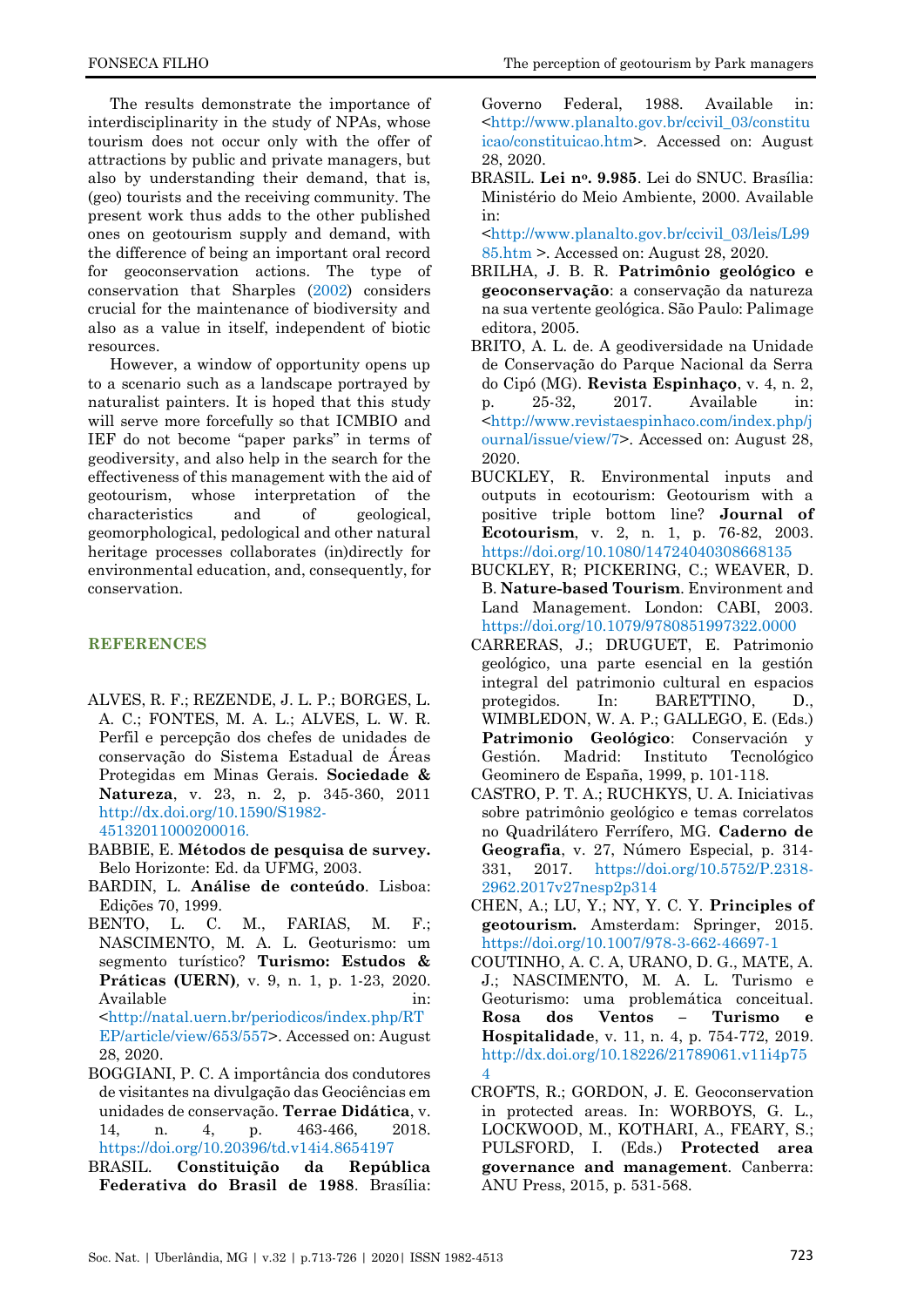- DIGNE. **Carta de Digne.** Digne-Les-Bains: I Symposium Convention sur la Protection du Patrimoine Géologique, 1991. Disponível em: [<http://www.progeo.pt/pdfs/direitos.pdf>](http://www.progeo.pt/pdfs/direitos.pdf). Accessed on: September 2, 2020.
- <span id="page-11-6"></span>DRUMMOND, G. M.; MARTINS, C. S.; MACHADO, A. B. M.; SEBAIO, F. A.; ANTONINI, Y. **Biodiversidade em Minas Gerais**: um atlas para sua conservação. Belo Horizonte: Fundação Biodiversitas, 2005. Disponível em: [<http://www.biodiversitas.org.br/atlas/>.](http://www.biodiversitas.org.br/atlas/%3e.)

Acessed on: August 2, . 2020.

- <span id="page-11-1"></span>EAGLES, P. F. J.; MCCOOL, S. F.; HAYNES, C. D. **Sustainable Tourism in Protected Areas**. Guidelines for planning and management. Gland, Switzerland: IUCN, 2002. Disponível em: [<https://portals.iucn.org/library/sites/library/fi](https://portals.iucn.org/library/sites/library/files/documents/PAG-008.pdf) [les/documents/PAG-008.pdf>](https://portals.iucn.org/library/sites/library/files/documents/PAG-008.pdf). Acesso em: 28 ago. 2020.
- <span id="page-11-14"></span>EISENLOHR, P. V., MEYER, L., MIRANDA, P. L. S., REZENDE, V. L., DIAS E SARMENTO, C., MOTA, T. J. R. C., GARCIA, L. C.; MELO, M. M. R. F. Trilhas e seu papel ecológico: o que temos aprendido e quais as perspectivas para a restauração de ecossistemas? **Hoehnea**, v. 40, n. 3, p. 407-418, 2013. [https://doi.org/10.1590/S2236-](https://doi.org/10.1590/S2236-89062013000300002) [89062013000300002](https://doi.org/10.1590/S2236-89062013000300002)
- <span id="page-11-4"></span>FARSANI, N. T.; COELHO, C.; COSTA, C. Geoparks as Art Museums for Geotourists. Revista Turismo e Desenvolvimento, n. 13, p. 173-182, 2010. Disponível em: [<https://www.ua.pt/ReadObject.aspx?obj=303](https://www.ua.pt/ReadObject.aspx?obj=30376) [76](https://www.ua.pt/ReadObject.aspx?obj=30376) >. Acessed on: August 28, 2020.
- <span id="page-11-17"></span>FERREIRA, B. M.; LIMA, C. V. de; CANDEIRO, C. R. dos A. Geodiversity Geological And Geomorphological of the Municipality of Paraúna, Central-Southern Goiás State, Brazil. **Sociedade & Natureza**, v. 32, p. 586- 600, 2020. [https://doi.org/10.14393/SN-v32-](https://doi.org/10.14393/SN-v32-2020-47312ago.%202020.) [2020-47312ago. 2020.](https://doi.org/10.14393/SN-v32-2020-47312ago.%202020.)
- FONSECA FILHO, R. E; MOREIRA, J. C. O perfil do geoturista do Parque Estadual do Itacolomi, Ouro Preto e Mariana (MG). **Revista Espacios (Caracas)**, v. 38, n. 47, p. 1-18, 2017. Available in: [<http://www.revistaespacios.com/a17v38n47/a](http://www.revistaespacios.com/a17v38n47/a17v38n47p18.pdf) [17v38n47p18.pdf>](http://www.revistaespacios.com/a17v38n47/a17v38n47p18.pdf). Acessed on: August 27, 2020.
- <span id="page-11-7"></span>FONSECA FILHO, R. E. **Patrimônio pedológico e fatores impactantes ambientais nas trilhas de uso público em parques do Espinhaço Meridional**. Tese (Doutorado em Ciências Naturais) – Ouro Preto: UFOP, 2017. Available in: [<https://www.repositorio.ufop.br/bitstream/12](https://www.repositorio.ufop.br/bitstream/123456789/11421/1/TESE_Patrim%C3%B4nioPedol%C3%B3gicoFatores.pdf) [3456789/11421/1/TESE\\_Patrim%C3%B4nioPe](https://www.repositorio.ufop.br/bitstream/123456789/11421/1/TESE_Patrim%C3%B4nioPedol%C3%B3gicoFatores.pdf)

<span id="page-11-9"></span>[dol%C3%B3gicoFatores.pdf>](https://www.repositorio.ufop.br/bitstream/123456789/11421/1/TESE_Patrim%C3%B4nioPedol%C3%B3gicoFatores.pdf). Acessed on: August 27, 2020

- FONSECA FILHO, R. E; CASTRO, P. T. A.; VARAJÃO, A. F. D. C.; FIGUEIREDO, M. A. Percepção dos visitantes do Parque Nacional da Serra do Cipó (MG) para o geoturismo. **Anuário do Instituto de Geociências – UFRJ**, v. 41, n. 2, p. 520-537, 2018. [http://dx.doi.org/10.11137/2018\\_2\\_520\\_537.](http://dx.doi.org/10.11137/2018_2_520_537)
- <span id="page-11-15"></span>FONSECA FILHO, R. E; CASTRO, P. T. A.; VARAJÃO, A. F. D. C.; FIGUEIREDO, M. A. Geoturismo e sítios pedológicos em trilhas dos Parques Estaduais do Itacolomi e Serra do Rola-Moça/MG. **Revista Iberoamericana de Turismo**, v. 9, n. 2, p. 105-117, 2019. <https://doi.org/10.2436/20.8070.01.155.>
- <span id="page-11-8"></span>FONSECA FILHO, R. E; RIBEIRO, G. S. Perfil do geoturista do Parque Estadual da Serra do Rola-Moça (MG). **Revista Brasileira de Ecoturismo**, v. 9, n. 3, p. 471-496, 2016. <https://doi.org/10.34024/rbecotur.2016.v9.6539>
- <span id="page-11-10"></span>. GESTOR PEIT. **Entrevista.** Entrevistador: Ricardo Eustáquio Fonseca Filho. Ouro Preto (MG): UFOP, 75 min, Mp3, jan. 2017.
- <span id="page-11-11"></span>GESTOR PESRM. **Entrevista.** Entrevistador: Ricardo Eustáquio Fonseca Filho. Nova Lima (MG): UFOP, 54 min, Mp3, dez. 2016.
- <span id="page-11-13"></span>GESTOR PNSC. **Entrevista.** Entrevistador: Ricardo Eustáquio Fonseca Filho. Santana do Riacho (MG): UFOP, 24 min, *Google Forms*, mar. 2017.
- <span id="page-11-16"></span>GORDON, J. E., CROFTS, R., DÍAZ-MARTÍNEZ, E.; WOO, K. S. Enhancing the role of geoconservation in protected area management and nature conservation. **Geoheritage**, v. 10, p. 191-203, 2018. <http://doi.org/10.1007/s12371-017-0240-5>
- <span id="page-11-0"></span>GRAY, M. **Geodiversity:** valuing and conservating abiotic nature. London: John Wiley & Sons, 2004. Available in: [<https://geoduma.files.wordpress.com/2010/02](https://geoduma.files.wordpress.com/2010/02/geodiversity.pdf) [/geodiversity.pdf>](https://geoduma.files.wordpress.com/2010/02/geodiversity.pdf). Acessed on: August 27, 2020.
- <span id="page-11-3"></span>HOSE, T. A. Selling the story of Britain´s stone. **Environmental Interpretation**, v. 10, n. 2, p. 16-17, 1995.
- <span id="page-11-2"></span>HOSE, T. A. (Ed.) Appreciating Physical Landscapes: Three Hundred Years of Geotourism. **Geological Society**, London, Special Publications, v. 417, p. 1-22, 2016. <https://doi.org/10.1144/SP417.15>
- <span id="page-11-5"></span>ICMBIO. **Plano de Manejo da Área de Proteção Ambiental Morro da Pedreira e do Parque Nacional da Serra do Cipó**. Brasília: Instituto Chico Mendes de Conservação da Biodiversidade, 2009.
- <span id="page-11-12"></span>ICMBIO. **Cardápio de atrativos.** Available in: [<https://www1.icmbio.gov.br/parnaserradocip](https://www1.icmbio.gov.br/parnaserradocipo/images/stories/guia_do_visitante/Cardapio_FINAL.pdf)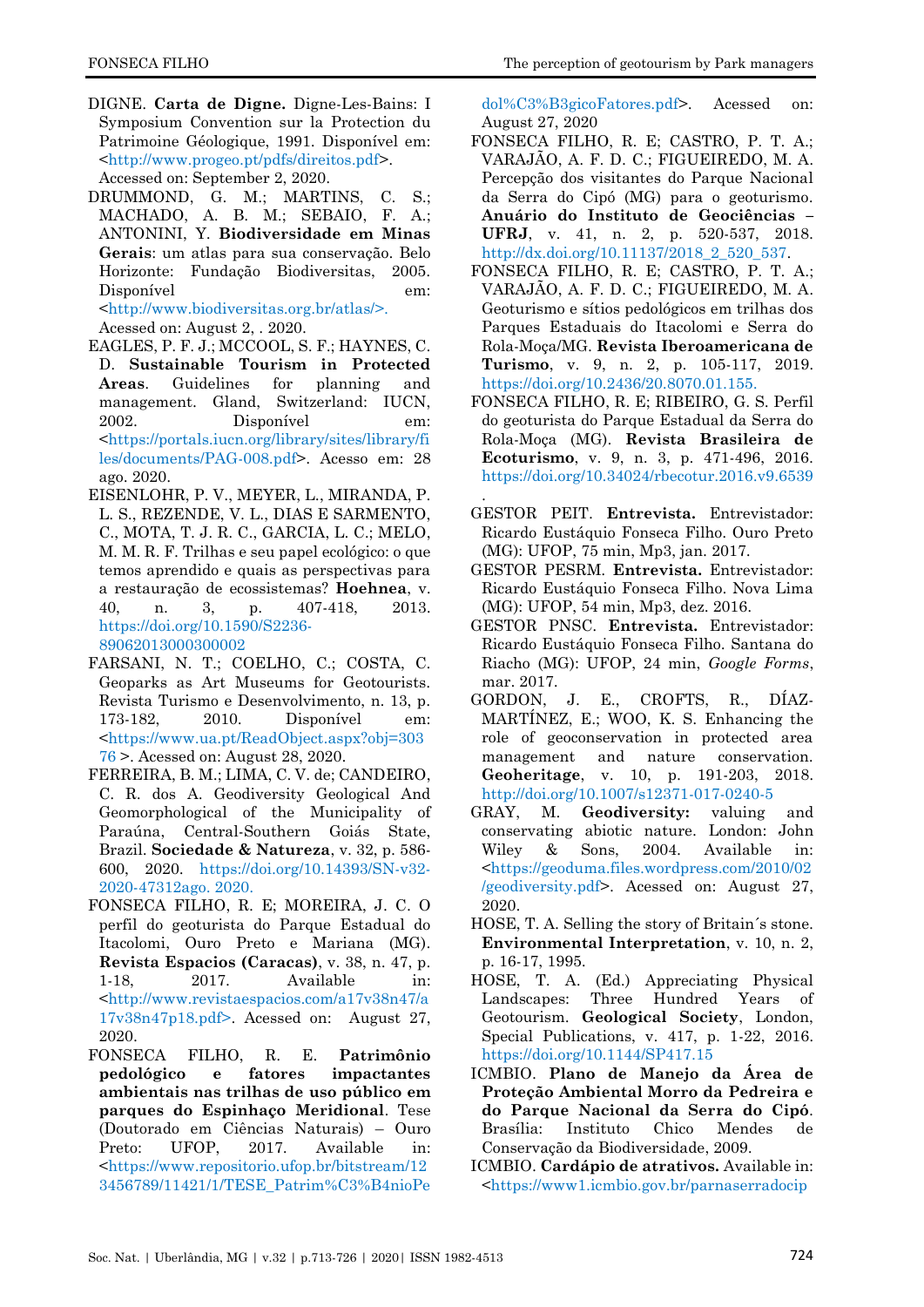<span id="page-12-10"></span>[o/images/stories/guia\\_do\\_visitante/Cardapio\\_](https://www1.icmbio.gov.br/parnaserradocipo/images/stories/guia_do_visitante/Cardapio_FINAL.pdf) [FINAL.pdf](https://www1.icmbio.gov.br/parnaserradocipo/images/stories/guia_do_visitante/Cardapio_FINAL.pdf) >. Acessed on: August 29, 2020.

- IEF. **Plano de manejo do Parque Estadual do Itacolomi**. Belo Horizonte: Instituto Estadual de Florestas, 2007a.
- <span id="page-12-9"></span>IEF. **Plano de manejo do Parque Estadual da Serra do Rola-Moça, incluindo a Estação Ecológica de Fechos**. Belo Horizonte: Instituto Estadual de Florestas, 2007b.
- <span id="page-12-16"></span>IUCN. **Guidelines for applying protected area management categories**. Gland: International Union for Conservation of Nature, 2008. Available in: [<https://portals.iucn.org/library/sites/library/fi](https://portals.iucn.org/library/sites/library/files/documents/PAG-021.pdf) [les/documents/PAG-021.pdf>](https://portals.iucn.org/library/sites/library/files/documents/PAG-021.pdf). Acessed on: August 28, 2020.
- JACOBI, C. M., FLEURY, L. C.; ROCHA, A. C. C. L. **Percepção ambiental em unidades de conservação**: experiência com diferentes grupos etários no Parque Estadual da Serra do Rola Moça, MG. Anais do 2º Congresso Brasileiro de Extensão Universitária, Belo Horizonte, 2004. Available in: [<https://www.ufmg.br/congrext/Meio/Meio12.](https://www.ufmg.br/congrext/Meio/Meio12.pdf) [pdf>](https://www.ufmg.br/congrext/Meio/Meio12.pdf). Acessed on: August 28, 2020.
- <span id="page-12-7"></span>LIMA, G. S., RIBEIRO, G. A.; GONÇALVES, W. Avaliação da efetividade de manejo das unidades de conservação de proteção integral em Minas Gerais. **Revista Árvore**, v. 29, n. 4, p. 647-653, 2005. [https://doi.org/10.1590/S0100-](https://doi.org/10.1590/S0100-67622005000400017) [67622005000400017](https://doi.org/10.1590/S0100-67622005000400017)
- <span id="page-12-11"></span>MACHADO, M. F.; SILVA, S. F. da. **Geodiversidade do estado de Minas Gerais**. Belo Horizonte: CPRM, 2010. Available in: in: [<http://rigeo.cprm.gov.br/xmlui/bitstream/han](http://rigeo.cprm.gov.br/xmlui/bitstream/handle/doc/16735/Geodiversidade_MG.pdf?sequence=1&isAllowed=y) [dle/doc/16735/Geodiversidade\\_MG.pdf?sequen](http://rigeo.cprm.gov.br/xmlui/bitstream/handle/doc/16735/Geodiversidade_MG.pdf?sequence=1&isAllowed=y) [ce=1&isAllowed=y>](http://rigeo.cprm.gov.br/xmlui/bitstream/handle/doc/16735/Geodiversidade_MG.pdf?sequence=1&isAllowed=y). Acessed on: August 28, 2020.
- <span id="page-12-1"></span>MANTESSO NETO, V., MANSUR, K. L., RUCHKYS, U.; NASCIMENTO, M. A. L. O que há de geológico nos atrativos turísticos convencionais no Brasil. **Anuário do Instituto de Geociências – UFRJ**, v. 35, n. p. 49-57, 2012. [http://dx.doi.org/10.11137/2012\\_1\\_49\\_57](http://dx.doi.org/10.11137/2012_1_49_57)
- <span id="page-12-2"></span>MEDEIROS, C. A. F., GOMES, C. S. C. D.; NASCIMENTO, M. A. L. Gestão em Geoparques: desafios e realidades. **Revista Brasileira de Pesquisa em Turismo**, v. 9, n. 2, p. 342-359, 2015. <https://doi.org/10.7784/rbtur.v9i2.798>
- <span id="page-12-5"></span>MEIRA, S. A, NASCIMENTO, M. A. L.; SILVA, E. V. Unidades de conservação e geodiversidade: uma breve discussão. **Terr@ Plural**, v. 12, n. 2, p. 166-187, 2018. [http://doi.org/](http://doi.org/%2010.5212/TerraPlural.v.12i2.0002)

[10.5212/TerraPlural.v.12i2.0002](http://doi.org/%2010.5212/TerraPlural.v.12i2.0002)

- <span id="page-12-3"></span>MMA. **Gestão Participativa do SNUC**. Brasília: Ministério do Meio Ambiente, 2004.
- <span id="page-12-17"></span>MOREIRA, J. C. **Geoturismo e interpretação ambiental**. Ponta Grossa, PR: Ed. UEPG, 2014.<https://doi.org/10.7476/9788577982134>
- <span id="page-12-8"></span>MOREIRA, J. C. Geoturismo: uma abordagem histórico-conceitual. **Turismo e Paisagens Cársticas**, v. 3, n. 1, p. 5-10, 2010.
- <span id="page-12-18"></span>MTUR. **Ecoturismo.** Orientações básicas. Brasília: Ministério do Turismo, 2010. Available

in:[<http://www.turismo.gov.br/sites/default/tu](http://www.turismo.gov.br/sites/default/turismo/o_ministerio/publicacoes/downloads_publicacoes/Ecoturismo_Versxo_Final_IMPRESSxO_.pdf) [rismo/o\\_ministerio/publicacoes/downloads\\_pu](http://www.turismo.gov.br/sites/default/turismo/o_ministerio/publicacoes/downloads_publicacoes/Ecoturismo_Versxo_Final_IMPRESSxO_.pdf) [blicacoes/Ecoturismo\\_Versxo\\_Final\\_IMPRES](http://www.turismo.gov.br/sites/default/turismo/o_ministerio/publicacoes/downloads_publicacoes/Ecoturismo_Versxo_Final_IMPRESSxO_.pdf) [SxO\\_.pdf>](http://www.turismo.gov.br/sites/default/turismo/o_ministerio/publicacoes/downloads_publicacoes/Ecoturismo_Versxo_Final_IMPRESSxO_.pdf). Acessed on: August 28, 2020.

<span id="page-12-15"></span><span id="page-12-6"></span>MUNHOZ, E.A.P.; LOBO, H.A.S. Proteção e conservação da geodiversidade na legislação brasileira*.* **Geonomos**, v. 26, n. 1, p. 21-30, 2018.

<https://doi.org/10.18285/geonomos.v26i1.1236>

- <span id="page-12-14"></span>NEWSOME, D., DOWLING, R.; LEUNG, Y-F. The nature and management of geotourism: A case study of two established iconic geotourism destinations. **Tourism Management Perspectives***,* v. 2, n. 3, p. 19-27, 2012. <https://doi.org/10.1016/j.tmp.2011.12.009>
- <span id="page-12-13"></span>OBSERVATÓRIO DE TURISMO DE MINAS GERAIS. **Pesquisa de Demanda Turística Minas Gerais**. Alta e Baixa Temporada – 2017. Belo Horizonte: Secretaria de Estado de Turismo de Minas Gerais, 2017. Available in: [<https://www.dropbox.com/s/yfcuq62oq0sywq](https://www.dropbox.com/s/yfcuq62oq0sywqd/Apresenta%C3%A7%C3%A3o%20-%20Consolidado.pdf?dl=0) [d/Apresenta%C3%A7%C3%A3o%20-%20Cons](https://www.dropbox.com/s/yfcuq62oq0sywqd/Apresenta%C3%A7%C3%A3o%20-%20Consolidado.pdf?dl=0) [olidado.pdf?dl=0>](https://www.dropbox.com/s/yfcuq62oq0sywqd/Apresenta%C3%A7%C3%A3o%20-%20Consolidado.pdf?dl=0). Acessed on: August 28, 2020.
- <span id="page-12-0"></span>ONARY-ALVES, S. Y.; BECKER-KERBER, B.; VALENTIN, P, R.; PACHECO, M. L. A. F. O conceito de geoparque no Brasil: reflexões, perspectivas e propostas de divulgação. **Terræ Didática**, v. 11, n. 2, p. 94-107, 2015 <https://doi.org/10.20396/td.v11i2.8640712>
- <span id="page-12-12"></span>OSTANELLO, M. C. P.; DANDERFER, A.; CASTRO, P. T. A. Caracterização de lugares de interesse geológico e trilhas geoturísticas no Parque Estadual do Itacolomi – Ouro Preto e Mariana, Minas Gerais. **Geociências UNESP**, v. 32, n. 2, p. 286-297, 2013. Available in:

<span id="page-12-4"></span>[<http://www.ppegeo.igc.usp.br/index.php/GEO](http://www.ppegeo.igc.usp.br/index.php/GEOSP/article/download/7306/6750) [SP/article/download/7306/6750>](http://www.ppegeo.igc.usp.br/index.php/GEOSP/article/download/7306/6750). Acessed on: August 28, 2020.

PELIZZARO, P. C.; HARDT, L. P. A.; HARDT, C.; HARDT, M.; SEHLI, D. A. Gestão e manejo de áreas naturais protegidas: contexto internacional. **Ambiente & Sociedade**, v. XVIII, n. 1, p. 21-40, 2015. Available in:[<https://www.scielo.br/pdf/asoc/v18n1/pt\\_1](https://www.scielo.br/pdf/asoc/v18n1/pt_1414-753X-asoc-18-01-00019.pdf)